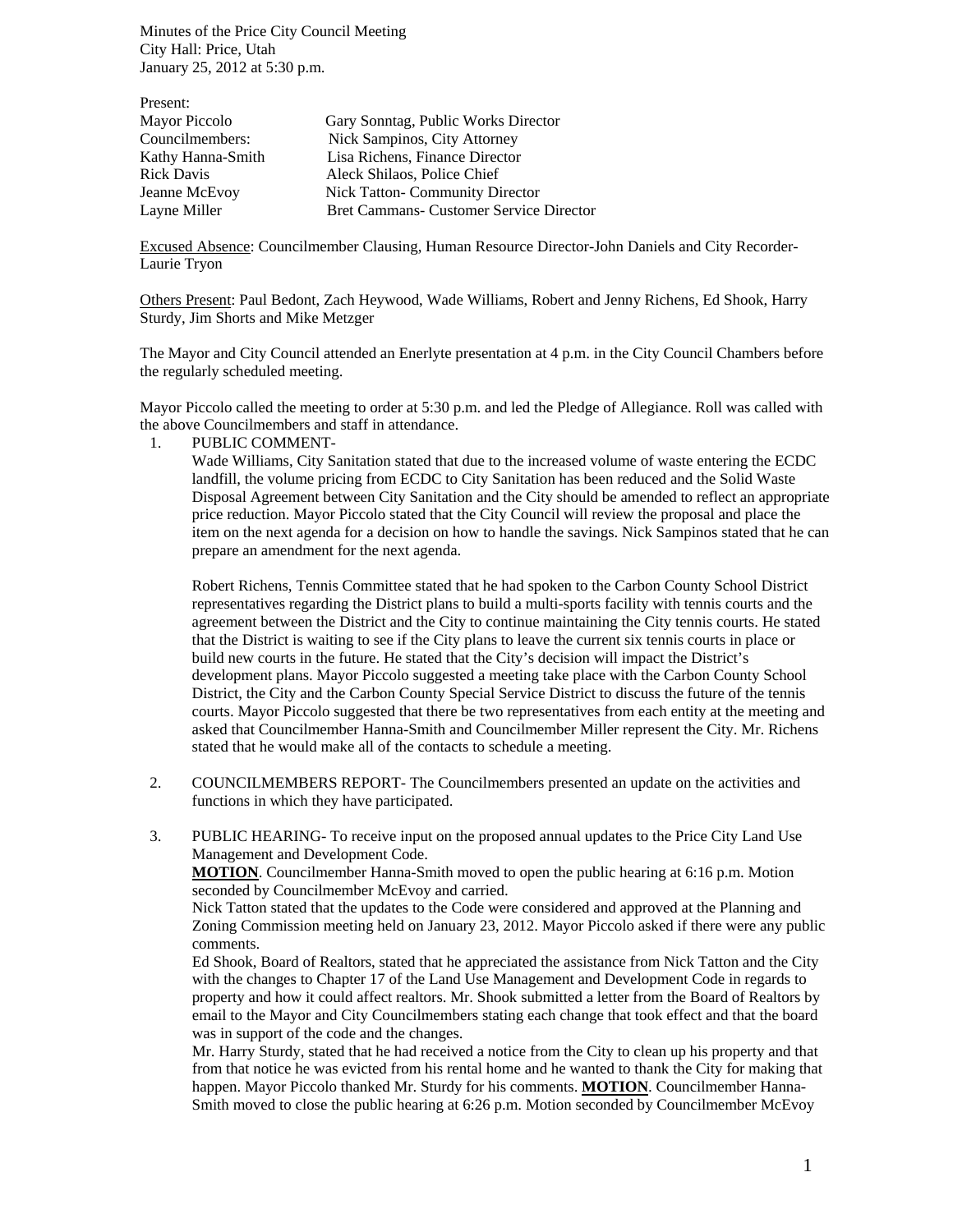and carried.

- 4. PRICE CITY 2011 AUDIT-Smuin, Rich, and Marsing.
	- Greg Marsing of Smuin, Rich and Marsing presented and reviewed the audit report for the fiscal year ending June 30, 2011. Mr. Marsing reviewed the financial statements, individual fund statements and schedules, the statement of net assets, which included assets and liabilities and reports according to governmental auditing standards. The auditor's opinion is that the City is doing everything in a correct manner. The audit did not reveal any material instances or weaknesses in internal control. Mayor Piccolo thanked Mr. Marsing for the report and thanked the accounting staff for a job well done. A copy of the 2011 audit will be made available for review in the City Recorder's office. **MOTION**. Councilmember Hanna-Smith moved to approve the 2011 Financial Audit. Motion seconded by Councilmember McEvoy and carried.

PLANNING AND ZONING COMMISSION- Nick Tatton reported that the Planning and Zoning Commission gave the following recommendations on the applications for Conditional Use Permits:

5. Conditional Use Permits: Statewide Auto & RV Liquidators-410 E. Main Street-Tabled Kerr McGee Oil & Gas Onshore LLP (Anadarko)- Coal Bed Methane Natural Gas Well-275 N. 1900 E.- Final **MOTION**. Councilmember Davis moved to approve the Conditional Use Permit for Kerr McGee Oil & Gas Onshore LLP with conditions. Motion seconded by Councilmember Miller and carried.

CONSENT AGENDA-Councilmember Hanna-Smith moved to approve the Consent Agenda items 6 through 13 with item 14 removed for discussion. Motion seconded by Councilmember McEvoy and carried.

6. MINUTES

a. January 11, 2012 City Council Meeting

- 7. BUSINESS LICENSES- Authorization to approve a business license for Blackburn Law Office, PLLC. at 1375 S. 100 E.
- 8. ORDINANCE 2012-001- Consideration and possible approval of an ordinance adopting the updated Price City Land Use Management and Development Code.
- 9. PUBLIC HEARING- Authorization to set a Public Hearing on February 8, 2012, at 6:00 p.m. to receive input on the Fiscal Year 2011-2012 mid-year budget revision.
- 10. BUDGET CALENDAR- Approve Fiscal Year 2012-2013 Budget Calendar.
- 11. JONES & DEMILLE ENGINEERING-Cliffview Cemetery 504 additional of burial plots, Addendum #05-11 to General Engineering Services Agreement. Scope of Work: boundary survey, mapping, plat preparation; Estimated at \$2000, eng. budget. The plots would be located in the northwest corner of the developed cemetery. It is proposed that the headstones be flat and purchase of plots be consecutive without leaving an unpurchased plot(s) between two other purchased plots.
- 12. FIRE DEPARTMENT-Authorization to accept a 2011 FEMA Assistance to Firefighters Grant to upgrade our self contained breathing apparatus (SCBA's). These new SCBA's will bring us into compliance with Occupational Safety and Health Administration (OSHA) law and National Fire Protection Association (NFPA) standards. Just as in the past, FEMA will pay 95% of the costs associated with this upgrade and the city will be required to match the grant at 5%. The total award package is \$218,155.00 with FEMA's portion being \$207,247.00 and the city's matching portion being \$10,908.00.
- 13. TRAVEL REQUEST.

Nick Tatton-IEDC Entrepreneurial and Small Business Development training. Certification continuing education requirement, 50% cost reimbursement by EDC Utah. St. Louis, MO, June 7-8, 2012.

Nick Tatton-UCMA spring training conference, St. George, April 9-11, 2012. J. Scott Olsen-Traffic Control Supervisor Training, ULTAP, Salt Lake City, February 15-16, 2012, est. cost \$432, budget.

Gary D. Sonntag-UDOT Small Urban Road Sub-Committee, Hurricane, February 21-22, 2012, est.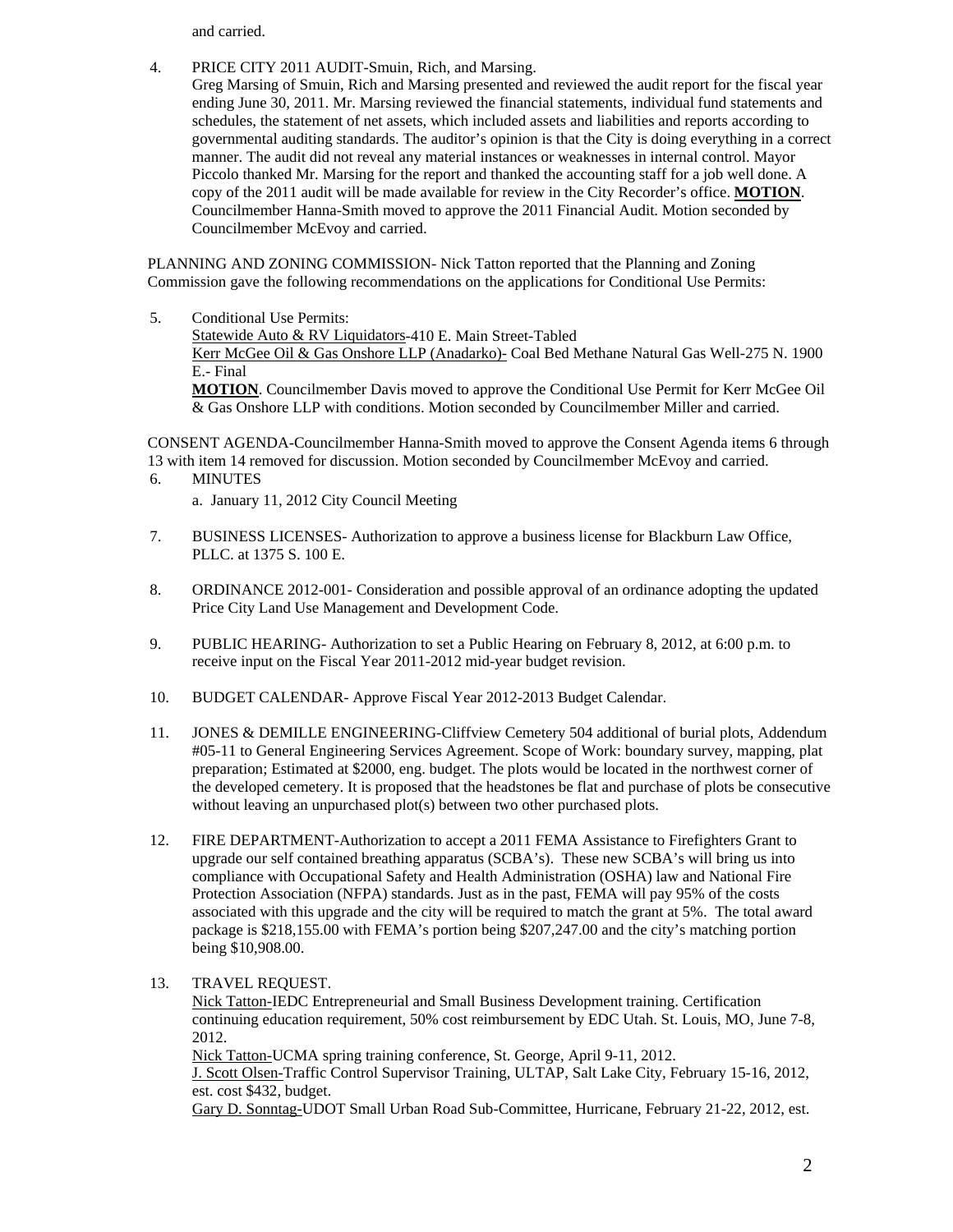cost \$227, budget.

14. 2012 APPOINTMENTS- Authorization to approve the new appointments for 2012 for the City Councilmembers and Staff

The 2012 appointments were discussed with a few changes to the list provided to include all staff needing to be appointed. The changes included: Councilmember Davis serving on the Safety Committee and Councilmember Clausing serving on the Wellness Committee and the Information System Policy. Mayor Piccolo stated that Laurie Tryon would be re-appointed as City Recorder and Shari Madrid as City Treasurer. An amended list will be updated and delivered to the Mayor, City Councilmembers and staff as soon as possible.

**Jeanne McEvoy**-Real Property Policy, Green Team Liaison, Power & Light Policy, Castleland RC&D, CETA Board, Historic Preservation Policy, Economic Development/Business Revitalization Policy, Chamber of Commerce Committee, CEU Planning Commission.

**Kathy Hanna-Smith**-Community Progress Board, Capital Improvements Committee, Fleet Management Policy, Urban Forestry/Sidewalk Committee, Cultural/Heritage Committee, Engineering Policy, City Emergency Preparedness Policy, Community Service Committee, Storm Water Policy, International Days Past Chair 2011

**Rick Davis**- Streets/Maintenance Policy, Physical Facilities Policy, Volunteer Team Development Policy, Water Quality Reclamation Policy, Carbon County Travel Board, Power Committee, Personnel Committee, Safety Committee, Float Action Committee, International Days Chair 2012

**Wayne Clausing**- Planning and Zoning Commission, Business Dev. & Revitalization Policy, City Risk Management Committee, Public Utilities Advisory Board, Public Risk Management Policy, Swimming Pool Policy, Group Insurance Benefits Policy, Customer Service Policy, Information System Policy, Wellness Committee, International Days Chair Elect for 2013

**Layne Miller**- Youth Council, ASCEU Board, Library Board, Public Works Policy, Ditch/Irrigation Systems Policy, Waste/Refuse Management Policy, Museum/Gallery Policy, Drinking Water Policy, Parks/Cemetery Policy, Personnel Committee

#### **Civic Appointments:**

**Gary Sonntag-**Allred Ditch Company, Pioneer Ditch #1 and #2, Price Water Co. (Price Canal), Price River Water Distribution System, Price River Enhancement Committee, Joint Highway Committee, Utah Local Technical Assistance Program Board

**Paul Bedont**- LEPC (Local Emergency Planning Committee)

**Nick Tatton** - UAMPS, WAPA, IPA, Economic Development, Council on Aging, BTAC, Real Property Policy

**Bret Cammans** -UAMPS

# **City Officials:** Laurie Tryon, City Recorder

| City Officials.                          | Lauric Tryon, City Recorder                          |
|------------------------------------------|------------------------------------------------------|
| Lisa Richens, Finance Director           | Robert Bennett, Building Inspector                   |
| John Daniels, Human Resource Director    | Scott Olsen, Street Supervisor                       |
| Gary Sonntag, Public Works Director      | Russell Seeley, City Engineer                        |
| Nick Tatton, Community Director          | Tamara Gray, Facilities Manager                      |
| Aleck Shilaos, Chief of Police           | Shari Madrid, City Treasurer                         |
| Paul Bedont, Fire Chief                  | Sam White, Public Utilities Supervisor (water/sewer) |
| Nick Sampinos, City Attorney             | Norma Procarione, Librarian                          |
| Bret Cammans, Customer Services Director | Chad Greenhalgh-Parks/Cemetery Supervisor            |
|                                          |                                                      |

**Richard Tatton**- PRWID and Carbon County Planning & Zoning Commission

#### **Board of Adjustments**

David Paur, Jan Young, City Recorder, Police Chief

### **Planning and Zoning Commission**

Larry Bruno (Chair), Erroll Holt (Vice), Alfred Richens, Robert Oliver, Frankie Sacco, Judy Beacco, Wayne Clausing(Council) Grady McEvoy-Alt.